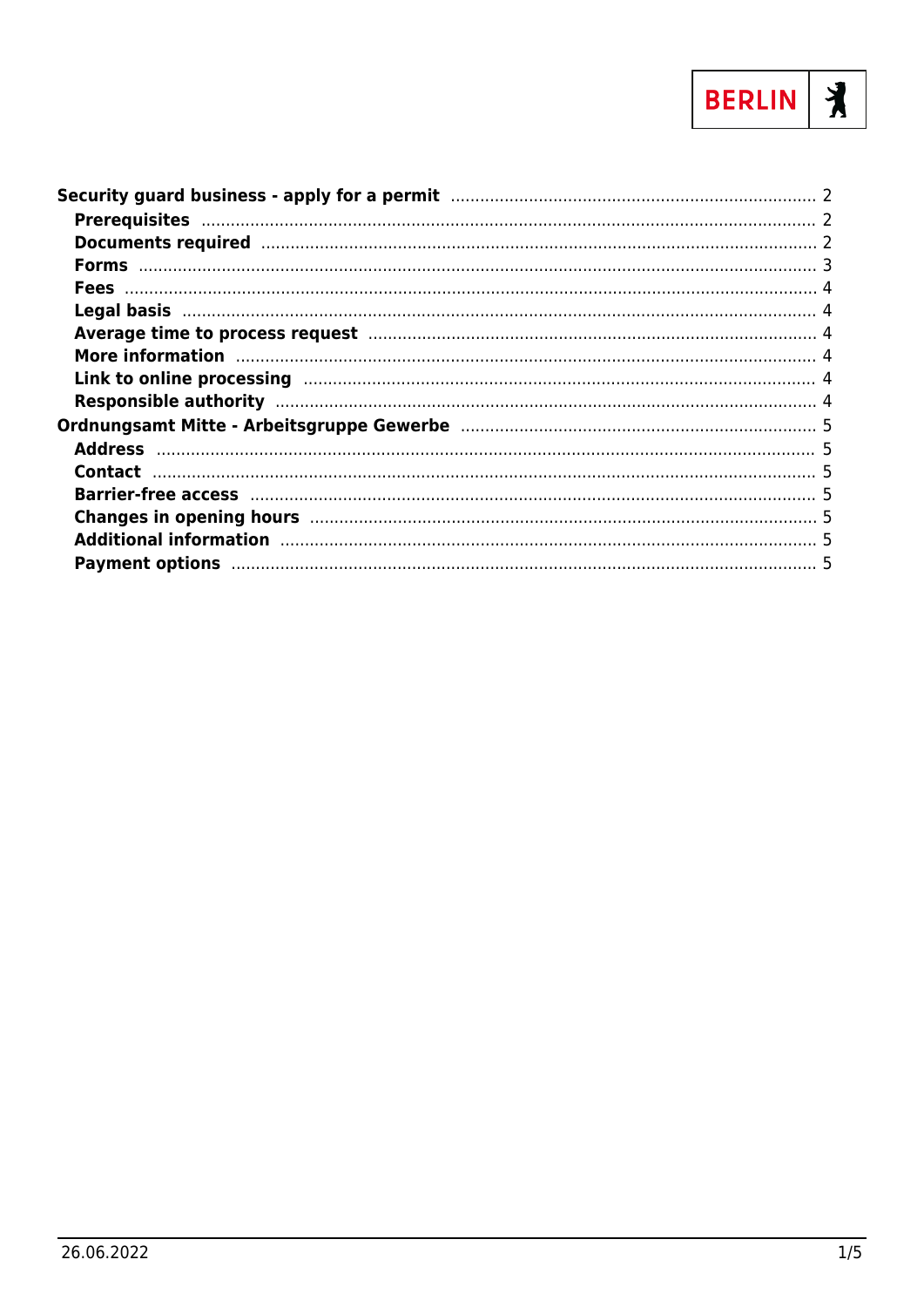# <span id="page-1-0"></span>Security guard business - apply for a permit

If you want to guard the lives or property of other people on a professional basis, you need a permit. Guarding requires an active custodial activity (supervision or control). The guarding activity must be aimed at protecting persons from danger to life, limb or freedom or at protecting property against loss, destruction or damage. The care must consist of human activity. Simple security, observation or investigative activities (e.g. detective agencies) or the simple provision of space (e.g. a safe deposit box) do not require a licence.

The concrete activities covered by the term "guarding" are broadly diversified. They include

- the traditional guarding of bicycles, motor vehicles and buildings,
- event services,
- passenger screening,
- the transport of money and valuables..,
- personal security or
- the guarding of industrial and military facilities as well as nuclear power plants.

A guarding contractor may be a natural person or a legal entity. In the case of partnerships (e.g. OHG, KG), each managing partner is a trader. In the case of legal entities (e.g. GmbH, AG), the permit is granted to the legal entity.

#### <span id="page-1-1"></span>**Prerequisites**

**Personal reliability**

Reliability is checked on the basis of various forms of evidence. For this purpose, the competent public order office obtains at least one unrestricted information from the Federal Central Register and one information from the Central Commercial Register as well as a statement from the authority of the state police responsible for the place of residence, a central police station or the competent state criminal investigation office.

**Orderly financial circumstances**

It is checked whether the applicant has debts (private or public) or whether insolvency proceedings are known.

**Expert knowledge**

Proof of having successfully passed the expert knowledge examination before a Chamber of Industry and Commerce or a comparable recognised professional qualification.

**Adequate insurance cover** Proof of professional liability insurance for the business operation

#### <span id="page-1-2"></span>**Documents required**

- **Application for a permit according to § 34a of the Trade Regulations** Possible online; or you can use the form.
- **Identity document** Identity card or other official identification document with photo (not required for electronic application).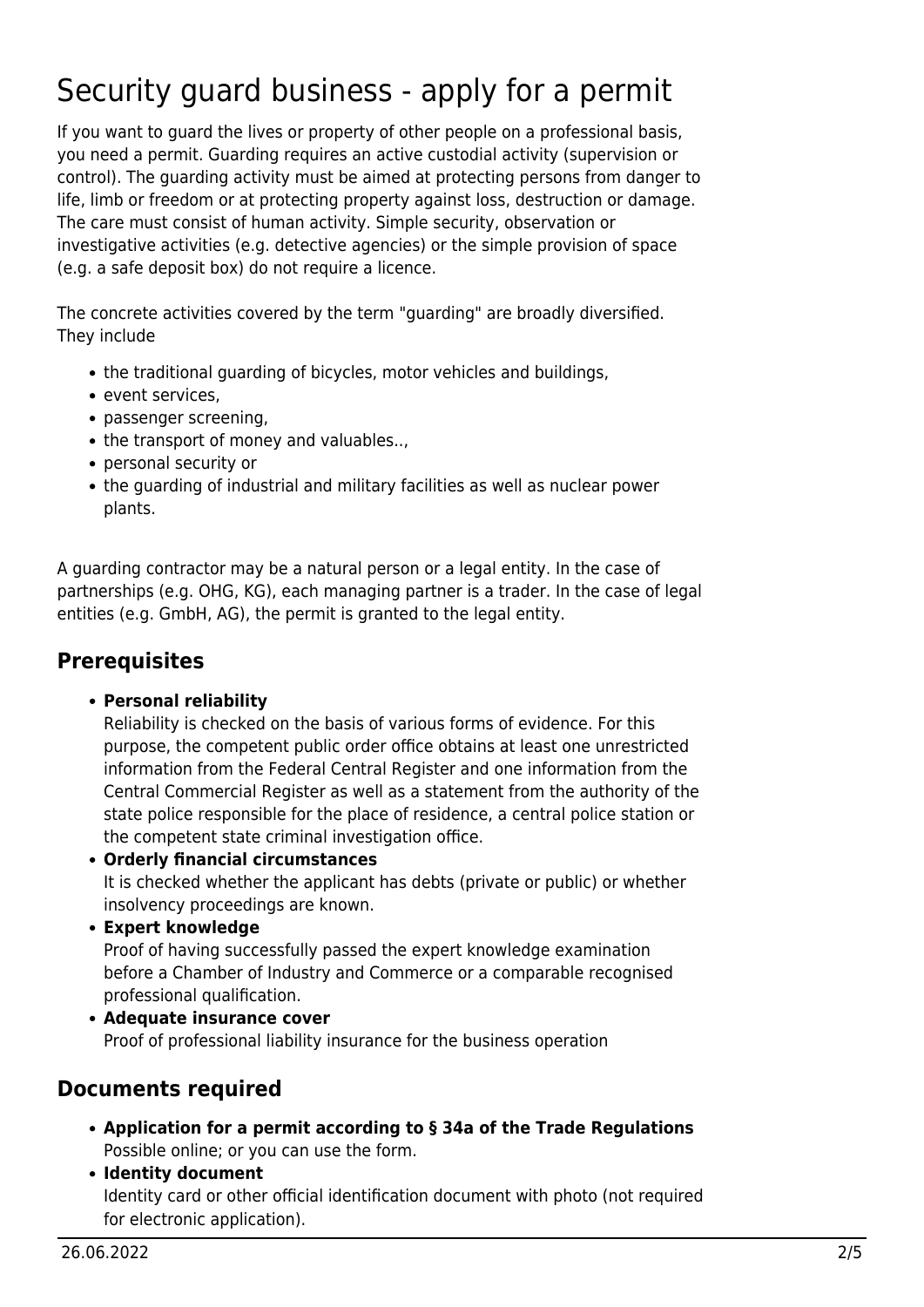Residence permit if the applicant is not a national of an EU country.

- **Proof of expertise** ([https://service.berlin.de/dienstleistung/330153/en/\)](https://service.berlin.de/dienstleistung/330153/en/) Chamber of Industry and Commerce (Industrie- und Handleskammer or IHK) proof of professional qualification or another comparable recognised professional qualification.
- **Information from the debtors' register (Central Enforcement Portal)** (<https://service.berlin.de/dienstleistung/327028/>) Information on entries can be requested online at the Central Enforcement Portal of the Federal States. (see "More information")
- **Information from the insolvency register** (<https://service.berlin.de/dienstleistung/327527/>)
	- For insolvency proceedings of natural persons residing in Berlin, **two certificates** are required as proof. The first for consumer insolvency proceedings is to be applied for at your local court and the second for regular insolvency proceedings at the Charlottenburg Local Court Amtsgerichtsplatz 1, 14057 Berlin.
	- The Charlottenburg Local Court, Amtsgerichtsplatz 1, 14057 Berlin, is responsible for insolvency proceedings of legal entities and trading partnerships with their place of business in Berlin.
	- Applicants with their place of residence/business outside of Berlin should inform themselves about the respective jurisdiction of the insolvency courts via the central local and court directory (see "More information").
- **Certificate in tax matters ("Bescheinigung in Steuersachen")** ([https://service.berlin.de/dienstleistung/324713/en/\)](https://service.berlin.de/dienstleistung/324713/en/) Certificate of no objection from the local tax office.
- **Professional liability insurance** ([https://www.gesetze-im-internet.de/bewachv\\_2019/\\_\\_14.html\)](https://www.gesetze-im-internet.de/bewachv_2019/__14.html) Confirmation from an insurance company of the existence of professional liability insurance for the security guard business.
- **Up-to-date excerpt from the Trade Register** ([https://www.handelsregister.de/rp\\_web/welcome.do;jsessionid=2A22D37A1](https://www.handelsregister.de/rp_web/welcome.do;jsessionid=2A22D37A1C112D6FB89E72AAA6F66A80-n1.tc032n01) [C112D6FB89E72AAA6F66A80-n1.tc032n01](https://www.handelsregister.de/rp_web/welcome.do;jsessionid=2A22D37A1C112D6FB89E72AAA6F66A80-n1.tc032n01)) Registered companies please submit a current excerpt from the commercial

register when applying. Legal entities in the process of formation (e.g. GmbH, AG) submit the articles of association.

### <span id="page-2-0"></span>**Forms**

**Application for a permit according to § 34a of the Trade Regulations (security guard business)**

([https://www.berlin.de/formularverzeichnis/?formular=/ordnungsamt/stehend](https://www.berlin.de/formularverzeichnis/?formular=/ordnungsamt/stehendes-gewerbe/_assets/winr-240-a-gewo-bewacher-antrag-beiblatt-10-2019.pdf) [es-gewerbe/\\_assets/winr-240-a-gewo-bewacher-antrag-beiblatt-10-2019.pdf](https://www.berlin.de/formularverzeichnis/?formular=/ordnungsamt/stehendes-gewerbe/_assets/winr-240-a-gewo-bewacher-antrag-beiblatt-10-2019.pdf))

**Security guard permit - supplement for additional legal representatives**

([https://www.berlin.de/formularverzeichnis/?formular=/ordnungsamt/stehend](https://www.berlin.de/formularverzeichnis/?formular=/ordnungsamt/stehendes-gewerbe/_assets/winr-240-a-gewo-bewacher-antrag-beiblatt-10-2019.pdf) [es-gewerbe/\\_assets/winr-240-a-gewo-bewacher-antrag-beiblatt-10-2019.pdf](https://www.berlin.de/formularverzeichnis/?formular=/ordnungsamt/stehendes-gewerbe/_assets/winr-240-a-gewo-bewacher-antrag-beiblatt-10-2019.pdf))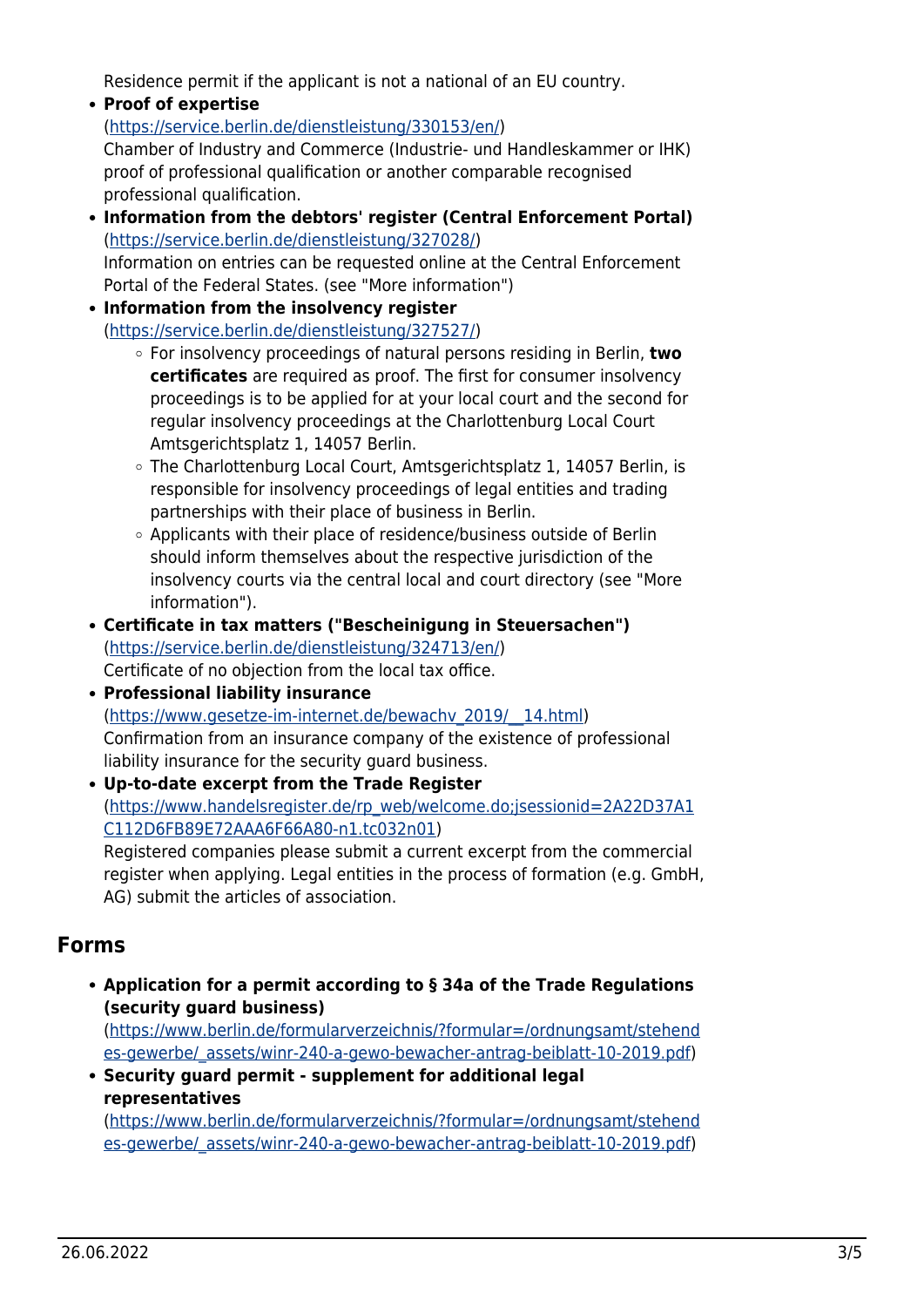# **Fees**

EUR 84.00 to EUR 2,045.00 Fee framework

# <span id="page-3-1"></span>**Legal basis**

- **Trade Regulations (Gewerbeordnung (GewO)) § 34a** ([https://www.gesetze-im-internet.de/gewo/\\_\\_34a.html](https://www.gesetze-im-internet.de/gewo/__34a.html))
- **Security Guarding Ordinance (Bewachungsverordnung (BewachV))** ([https://www.gesetze-im-internet.de/bewachv\\_2019/\)](https://www.gesetze-im-internet.de/bewachv_2019/)
- **Schedule of Administrative Fees (Verwaltungsgebührenordnung (VGebO))** ([https://gesetze.berlin.de/perma?d=jlr-VwGebOBE2009V11Anlage\)](https://gesetze.berlin.de/perma?d=jlr-VwGebOBE2009V11Anlage)

## <span id="page-3-2"></span>**Average time to process request**

1 month

### <span id="page-3-3"></span>**More information**

- **Information by IHK Berlin** ([https://www.ihk-berlin.de/service-und-beratung/existenzgruendung/informati](https://www.ihk-berlin.de/service-und-beratung/existenzgruendung/informationsangebote/brancheninformation/bewachungsgewerbe-2279246) [onsangebote/brancheninformation/bewachungsgewerbe-2279246\)](https://www.ihk-berlin.de/service-und-beratung/existenzgruendung/informationsangebote/brancheninformation/bewachungsgewerbe-2279246)
- **Security guarding business register for the expert knowledge examination** ([https://service.berlin.de/dienstleistung/330153/en/\)](https://service.berlin.de/dienstleistung/330153/en/)
- **Information from the debtors' register Central Enforcement Portal of the Federal States**

(<https://www.vollstreckungsportal.de/zponf/allg/willkommen.jsf>)

**Insolvency notices online via the joint justice portal of the Federal States**

(<https://www.insolvenzbekanntmachungen.de/>)

**Search for the competent court in the central local and court register**

([https://www.justizadressen.nrw.de/de/justiz/suche\)](https://www.justizadressen.nrw.de/de/justiz/suche)

- **Information about privacy** ([https://www.berlin.de/formularverzeichnis/?formular=/ordnungsamt/stehend](https://www.berlin.de/formularverzeichnis/?formular=/ordnungsamt/stehendes-gewerbe/_assets/merkblatt-dsgv.pdf) [es-gewerbe/\\_assets/merkblatt-dsgv.pdf\)](https://www.berlin.de/formularverzeichnis/?formular=/ordnungsamt/stehendes-gewerbe/_assets/merkblatt-dsgv.pdf)
- **BAFA Guard Register Information on registration** ([https://www.bafa.de/DE/Wirtschafts\\_Mittelstandsfoerderung/Bewacherregist](https://www.bafa.de/DE/Wirtschafts_Mittelstandsfoerderung/Bewacherregister/bewacherregister_node.html) [er/bewacherregister\\_node.html](https://www.bafa.de/DE/Wirtschafts_Mittelstandsfoerderung/Bewacherregister/bewacherregister_node.html))

# <span id="page-3-4"></span>**Link to online processing**

https://www.berlin.de/ea/en/application/login-service-account-berlin/

# <span id="page-3-5"></span>**Responsible authority**

<span id="page-3-0"></span>The permit must be applied for at the public order office responsible for the place of business. If a place of business is not yet known, the permit can also be applied for at the public order office responsible for the applicant's place of residence.